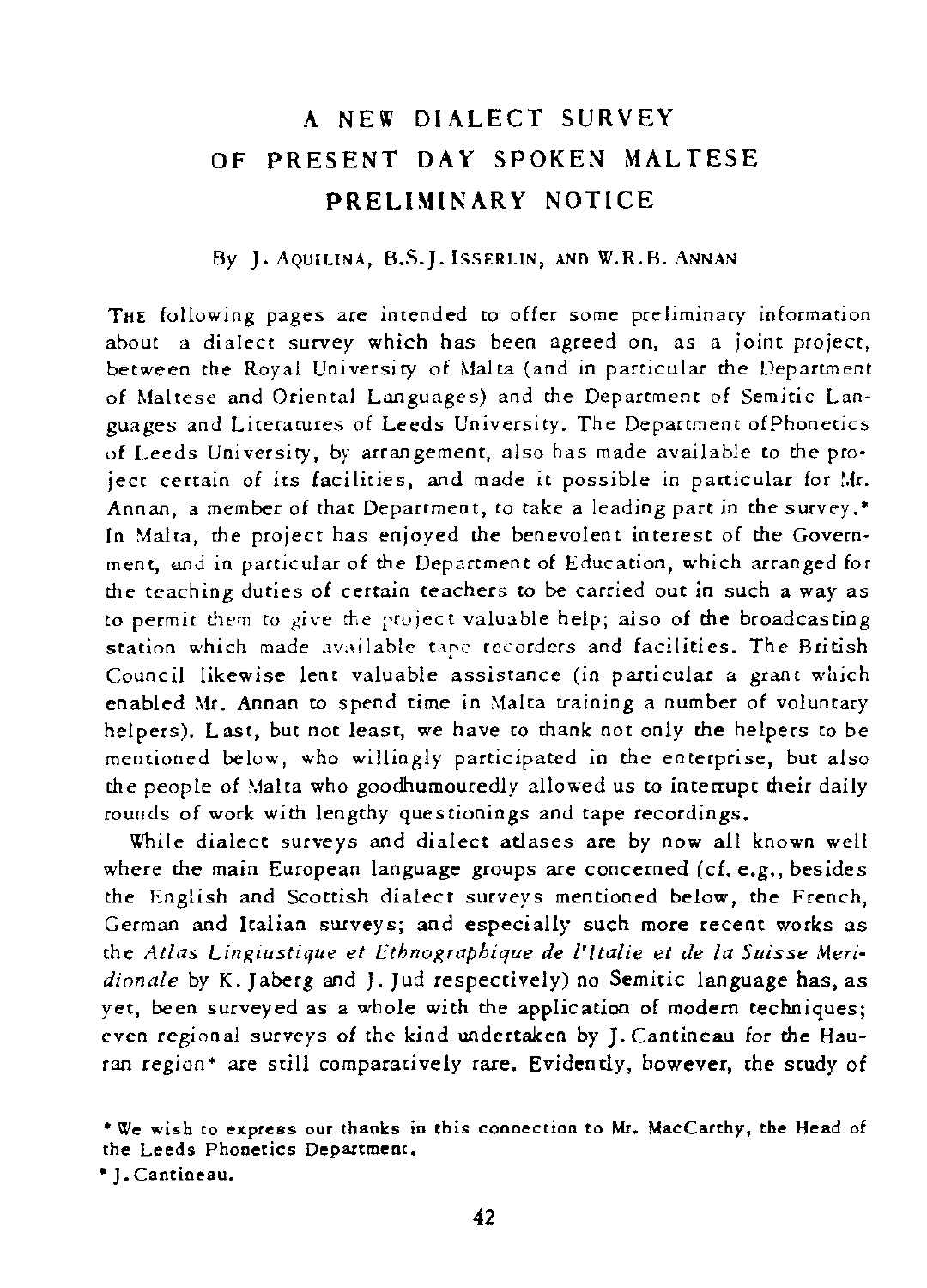modern Semitic languages by dialect surveys in a modern way is in itself very desirable, and here Maltese offers in several ways a peculiarly favourable field for research. Not only does it cover an extremely restricted territory (Malta being roughly  $12$  by 8 miles in extent, Gozo 8 by 5), but within this limited extent there are nevertheless a number of fairly well marked regional dialects and sub-dialects. Easy accessibility of practically every spot, and close settlement, allow the coverage of the linguistic territory as a whole by a very dense network of stations; high literacy, and in particular a widespread facility in speaking English, found among what is basically a friendly and helpful people, are a great help to the enquirer, since it will be grasped what he is after. Finally, the existence of the University (which possesses, through its students and graduates, close links with all parts of Malta and Gozo) offers to a dialect survey a *point d'aphui* of a sort which is not vet available in every Semitic-speaking land. While research is thus granted optimal facilities in a number of respects, it is in itself very worch while: beir under the aspect of Maltese as a language which, long divided from its Semitic parent stem, has had to go its own way, preserving both archaic features inherited from the past, and new ones of its own creation; or with regard to the study of the linguistic interpretation of Semitic and Romance (especially Sicilian) elements. Nor are the results of a study of Maltese likely to be of purely local interest, in view of the central position of these islands which have been in contact with a variety of Semitic Languages and dialects in the course of history.

We now come to the detailed consideration of the aims and methods of the survey. Our plans are based on a double approach, i.e. phonological and lexical.

The phonological questionnaire is modelled to some extent on the Scottish dialect survey, but with necessary adaptations to this Semiticspeaking milieu. Answers are caped and supplementary notes kept. Free conversation by each informant is also included in each interview in order to add a wide linguistic background. The phonological questionnaire is determined on a syncbronic base whereby the different systems of vowel units can be established and compared; this will facilitate a historical statement at a systemic level in addition to yielding an accurate report of the present situation. Included in the questionnaire are sections purporting to syllabification (e.g. caghaq = one or two syllables/absence or presence of back velar fricative) and to the presence of concoids which are purely Arabic, e.g. h, G etc. In Semitic languages it is often primarily the differences between vowels which represent dialect borders, but one must be careful not to limit a survey of this nature to *the* vocalic system, especially in Maltese, where the influence from non-Semitic is fairly great. Education

43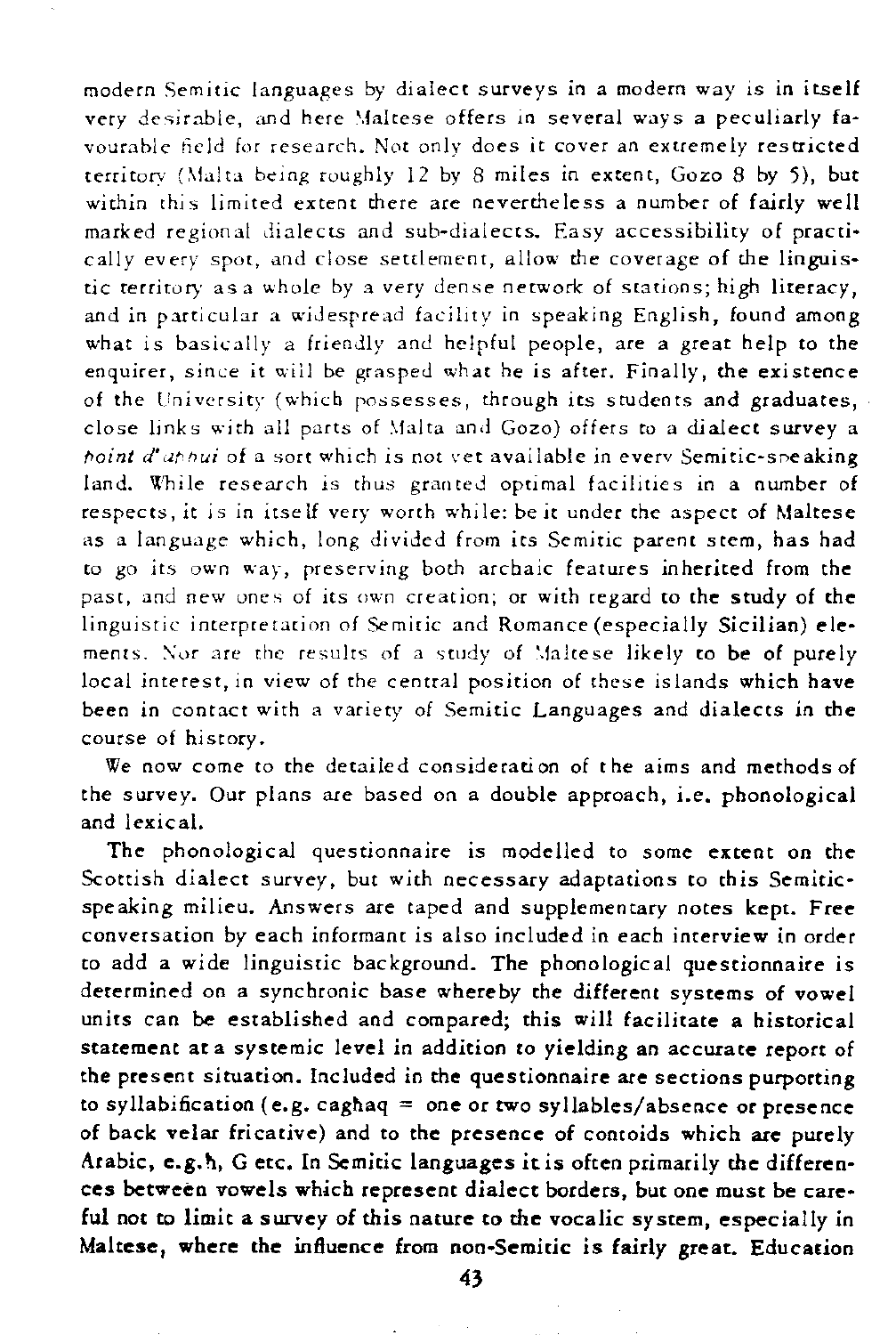and  $radio/T.V.$  communication have, as can be expected, reduced the differences in dialect within the younger members of the community, sometimes to a minimum.

The second aspect of the survey is lexical, and in approach and indeed where possible with regard to the actual questions set it is modelled closely on the English dialect survey. Naturally, the position of Malta in a Mediterranean region has affected certain questions, those concerned with farming in particular. There are, for the present, five sets of questions in all, dealing with Cooking, Eating and Drinking, Kitchen Utensils, Clothing and The Human Body. Answers to these are taken down on tapes, supplemented by simplified phonetic representation of additional duplicate replies. The contract of the contract of the contract of the contract of the contract of the contract of the contract of the contract of the contract of the contract of the contract of the contract of the contract of the c

Another set of questions concerns Maltese craftsmen and their vocabularies, particularly chose of oldfashioned crafts or methods which are now rapidly disappearing. Here free questions and answers (taken down on tapes) are intended to elicit the special vocabulary used for both the names of utensils and materials, and for the particular actions appli ed in che various processes. [n order to avoid doubts as to what is intended by a particular word or phrase, the University photographer of Malta University has systemacically taken photographs of the workshops, tools, materials and actions in question, and a cine-film may supplement this in future. This section of our study should thus prove of benefit to future students of folklore and economic and industrial history, as well as linguists.

The procedure adopted for the whole work is as follows. The University of Malta and Leeds University supply the core of the staffing of the enterprise. Professor Aquilina being directly concerned with arrangements in Malta and the provision of teams and facilities, as well as the allotment of tasks. He is furthermore specially interested in Maltese lexicography. Mr. Annan of Leeds University Phonetics Department is in cbarge of the training of helpers in phonetics and dialectical methods. Dr. [sserlin is particularly concerned with the comparitive and regional distributional aspect of the sucvey. It is hoped to bring in a folklore specialist during future stages of the work.

Under this triple directorate there are teams of local trained helpers, mainly postgraduate students of Malta University and teachers. These work in pairs, one being assigned phonological and one lexical questions taken down on different tape recorders and into different question books.

It is intended that all villages and towns in Malta and Gozo are to be visited. For the general lexical and phonetic questionnaires, at least two informants are to be found in each locality; where a locality has more than one sul>-dialect, at least one for each such sub-dialect. In addition to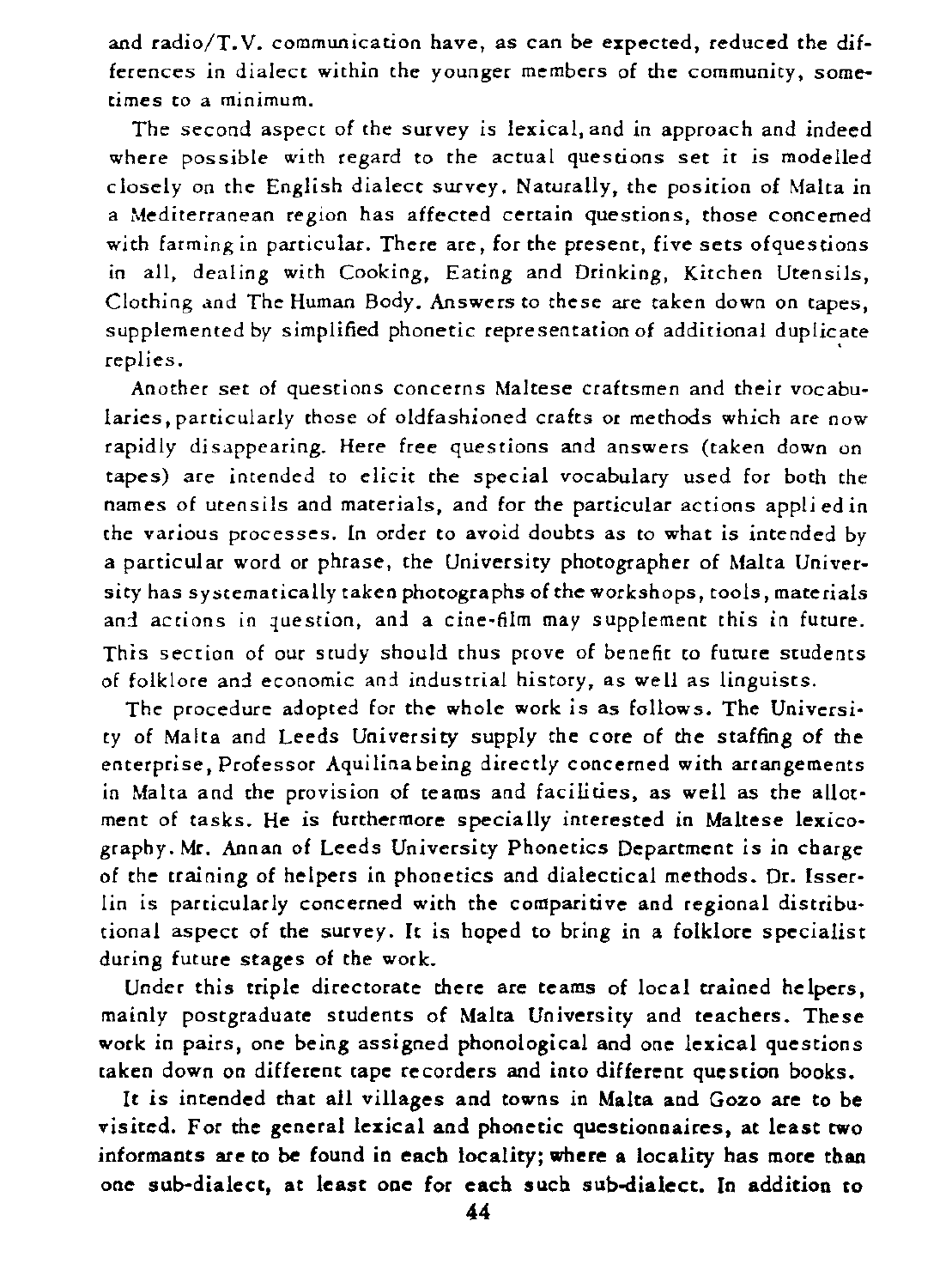villages, a sufficiency of permanently settled hamlets or farms in the open country is to be included to permit a closer study of dialect boundaries or the gradual transition or one variety of speech into another.

Craftsmen's vocabularies are to be investigated as follows: where only one or two craftsmen of a particular trade survive, these will be asked to act as informants. Where possible, one representative of each trade is to be selected in each localiry; there should in any case be at least one in Malta and Gozo each.

The collection of linguistic data in the field, it is thought, will probably take two to three years. Thereafter, it is hoped to publish first the facts as found, lexical material being published by Professor Aquilina, phono· logical data *by* Mr. Annan and distribution by Dr. isserlin. *lt* is hoped to bring out a number of supplementary papers which will study the data thus presented in a wide frame, both the linguistic affinities of Maltese with other (especially Semitic and in particular Arabic) idioms being taken into consideration, and also the geographical and historical factors in Malta itself which may be relevant, as well as what is known about the history of Maltese. To promote these aims, both linguistic field work in countries near Malta, and also research into certain aspec ts of Maltese history, *etc.,*  may be required, and it is hoped that these can be arranged. Since the survey is still in its early stages it is premature to say much about results achieved to date, but it may be in order to give certain preliminary impressions.

On the phonetic side in particular, we found that the influence of radio and school as levellers of speech have been fairly drastic. While in fact the older generation still keeps dialect distinctions fairly clear, the young now at, or only fresh from, school no longer follow the local models to the same extent: thus we hardly heard any younger person still using the ghain in Gozo (village of Gharb), though they are still well aware of their elders using it.

On the lexical side the impression was confirmed that towns arc more [talianized than villages, and the more urban or profitable and socially desirable uades, as well as the more recent ones, more than occupations connected with agriculture or very primitive crafts. Semitic features, and especially broken plurals, applied to Italian words, are very mucb alive, but more in the country than in the town.

On the distributional side it is best to wait till fuller documentation may allow both the presentation of a coherent account, and an attempt to understand the picture arrived at. However the mapping in detail of the numerous dialect graduations aad divisions across the two islands wou· Id seem to offer a *prima facie* likelihood of suggestions as to the processes

45